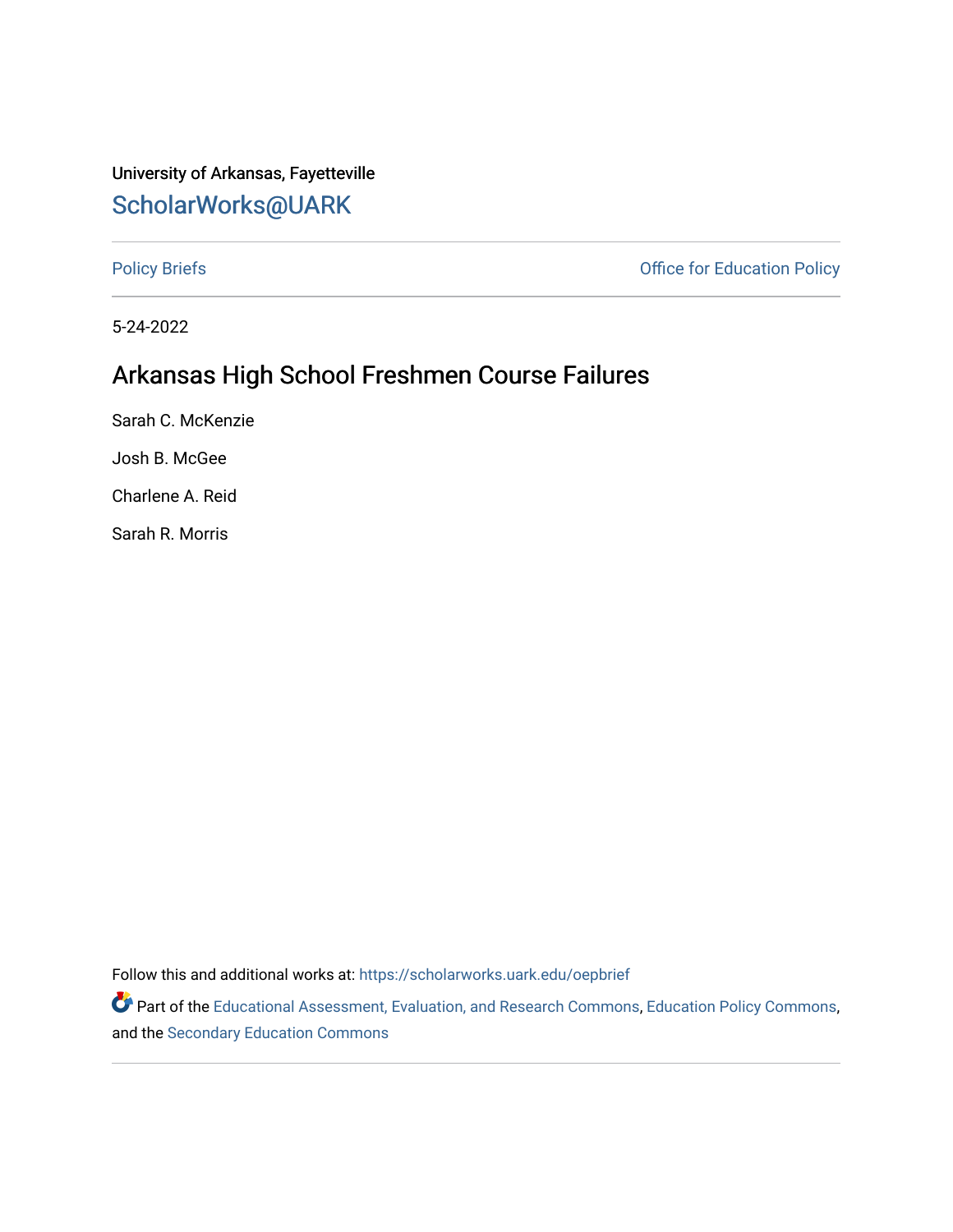# Vol. 19 Issue 3

# **Office for Education Policy**

 $\begin{array}{c}\text{May} \\ \text{2022}\end{array}$ 

#### **Summary Points**

- **In 2018-19, 22% of Arkansas high school freshmen failed at least one course; among economically disadvantaged students, the rate is 29%.**
- **Algebra I is the most commonly failed course.**
- **After controlling for prior achievement, economically disadvantaged students were 9 percentage points more likely to fail a course their freshman year than more advantaged peers.**
- **Economically disadvantaged students who are White are 11 percentage points more likely to fail a course than other White students.**
- **Policies to help failing students include: enacting a "no-zero" and minimum grading policy; and forming mentor relationships with students.**



# **Arkansas High School Freshmen Course Failures**

*In this brief, we examine course failures among Arkansas high school freshmen by different student demographic and programmatic characteristics. We find economically disadvantaged students most likely to fail a course their freshman year. We suggest policies to benefit all student demographic and programmatic characteristics.*

#### **Introduction**

High school grade point averages (HSGPA) are strong predictors of future educational outcomes, perhaps even stronger than traditional performance exams (Allensworth & Clark, 2020).

The University of Chicago's Consortium on School Research finds a student's freshman GPA is highly correlated with future academic successes (Easton et al., 2017). Research conducted by the Office for Education Policy found that freshman GPAs of Arkansas students are associated with academic success like high school graduation and college enrollment (Morris et al., 2021).

Economically disadvantaged students experience the highest chance of academic loss in the freshman year transition (Seeskin et al., 2018). Students from economically disadvantaged backgrounds are at a higher risk of having lower HSGPAs. Washington state freshmen

#### **This Brief**

- Introduction P.1
- **Study Design P.1**
- **Descriptive Trend Analysis P.2**
- **Multivariate Logit Analysis P.3** 
	- Discussion P.4
	- **Policy Implications P.4**

that are economically disadvantaged were 22.5 percentage points more likely to fail a course their freshman year compared to more advantaged freshmen (Gillespie, 2018; OSPI, 2017).

A possible reason course failures occur could be due to unrealized grading bias (Tobisch & Dresel, 2017). The current grading system in the United States disproportionately favors students with privilege and harms students of less privilege (Feldman, 2019). Hannah and Linden (2012) find teachers grade economically disadvantaged students more harshly than more advantaged students.

Algebra I is the most failed course for high school freshmen in America (The Gates Foundation, 2021). Although national data are unavailable, members of underrepresented racial/ethnic groups and students of lower socioeconomic status have higher feelings of believing one is incapable of learning mathematics, which could be related to higher chances of Algebra I failure (Spence, 2020).

#### **Study Design**

Our research will answer the following questions: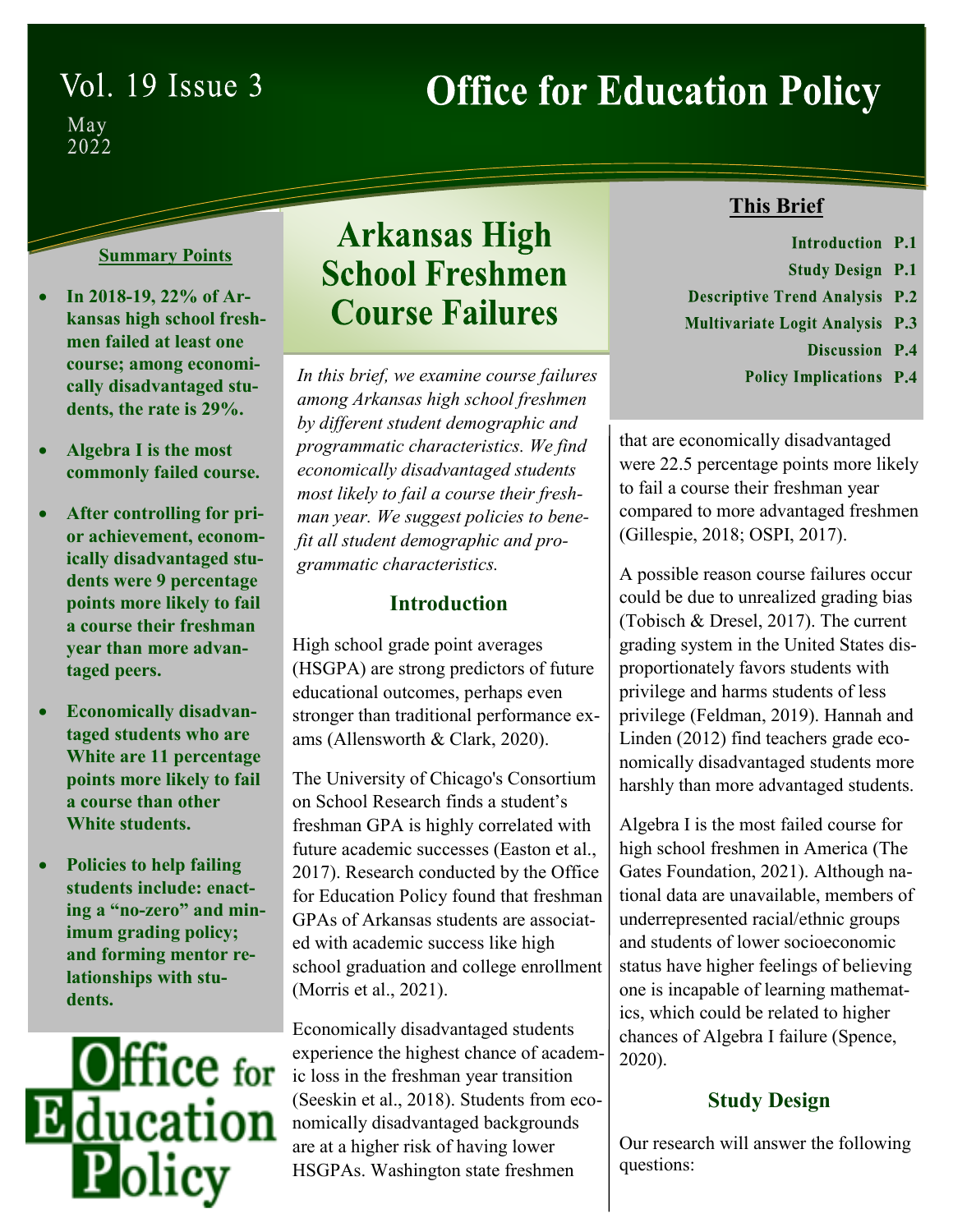#### www.officeforeducationpolicy.org Page 2

- What percentage of Arkansas students fail a course freshman year, and how do the failure percentages vary by student demographic characteristics and geographic regions?
- Which courses are most commonly failed by freshman students in Arkansas? Do the courses vary by geographic region?
- Does the likelihood of failing a class freshman year vary after controlling for student demographic characteristics, prior achievement, and district characteristics?

Our anonymized student-level data for Arkansas students consists of 344,624 ninth-grade students from 2009-10 through 2018-19. Data include student demographic characteristics, programmatic characteristics, and course grades. A binary course failure indicator is created for grades of F, E, NC, I-0, or 59 and below. The 2018-19 school year's sample description is below in Table 1.

*Table 1: Descriptives of High School Freshmen, Arkansas 2018-19*

| Male         | 50.8% | FRL         | 59.1%   |
|--------------|-------|-------------|---------|
| White        | 62.0% | <b>GT</b>   | 13.1%   |
| <b>Black</b> | 19.2% | ELL         | $6.8\%$ |
| Hispanic     | 13.1% | <b>SPED</b> | 11.6%   |
| Other Race   | 5.8%  | Total N     | 35,180  |

The free-or-reduced lunch program indicator, FRL, is a proxy for economically disadvantage. GT is an indicator for students in the gifted and talented program; ELL is an indicator for students who are learning English as a second language; and SPED is an indicator for students in the special education program.

*Figure 1: Percentages of at Least One Freshman Course Failure by Student Demographic and Programmatic Characteristics, 2018-19*



*Figure 2: Freshman Course Failure Rate by Geographic Region and Program, 2018-19*



#### **Descriptive Trend Analysis**

The percentage of Arkansas freshmen failing at least one course was 31.7 in 2008-09, decreasing over time to 21.9 percent in 2018-19. The percentage of students failing are presented by demographic and programmatic characteristics in Figure 1.

Black students have the highest course failure rate among freshman at 34.6 percent, with the economically disadvantaged group following at 29.0 percent in each geographic region of the state. As illustrated in Figure 2, failure rates by student programs differ across geographic regions. Black students are more likely to fail than other racial groups.

Overall, the Northwest region has the lowest failure rate at 18.7 percent, and the Southeast region has the highest failure rate at 28.5 percent. Among programmatic groups however, the FRL, GT, and ELL status course failure percentages are the highest in the Central region.

Students attending high schools in the central region that participate in FRL, GT, or ELL programs are more likely to fail at least one course than we would expect given the overall failure rate for the region and statewide average for those programmatic groups.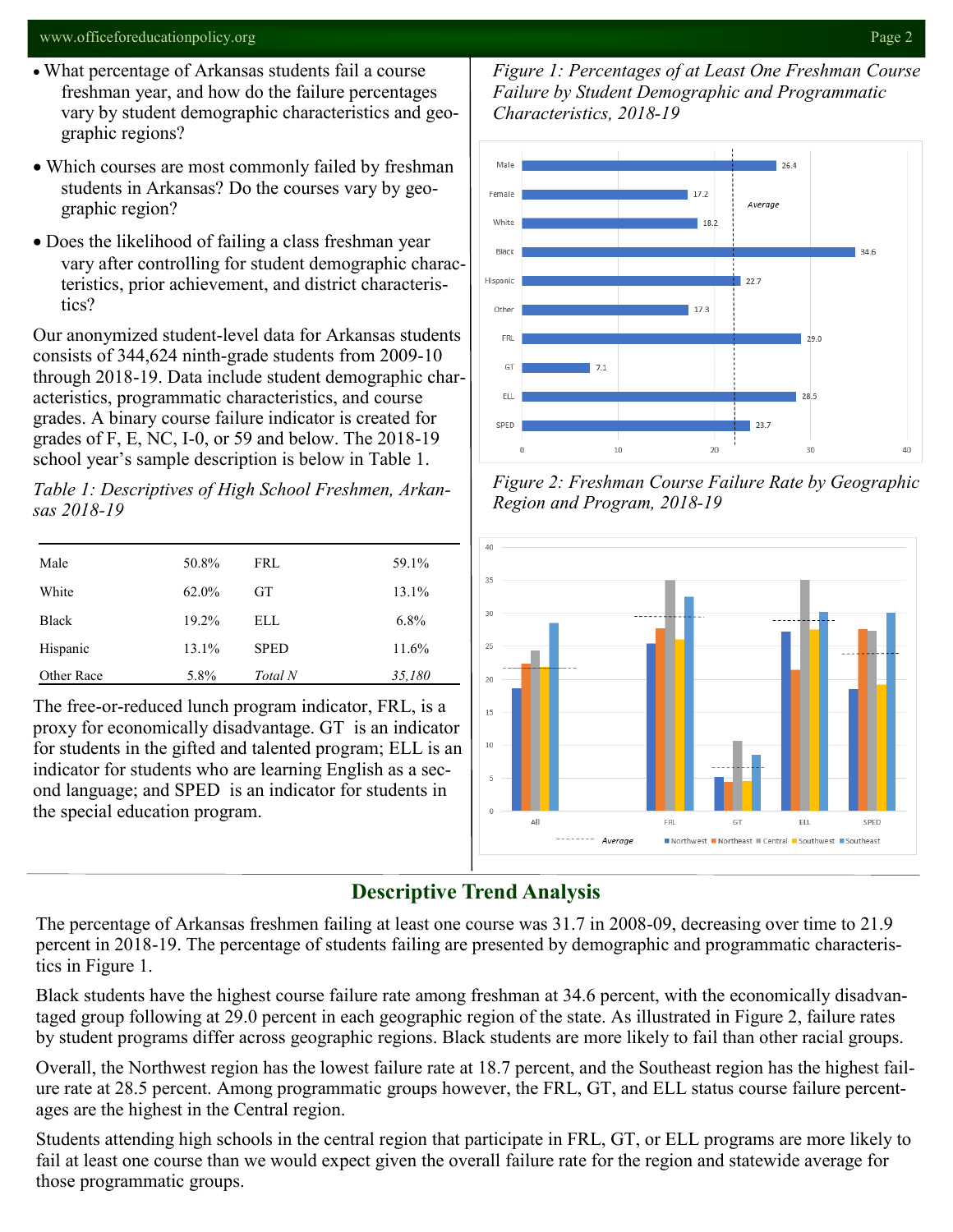#### www.officeforeducationpolicy.org Page 3

We report on which courses had the highest failure rates among Arkansas freshmen to explore our second research question. We limited the analysis to courses that had at least 10 percent of the freshman sample enrolled. The 2018-19 top ten most failed courses are reported below in Table 2.

*Table 2: Top Ten Most Failed Courses by Arkansas Freshmen, 2018-19*

|                                       | Failure Percentage | Core |
|---------------------------------------|--------------------|------|
| Algebra I                             | 12.3               |      |
| Spanish I                             | 9.2                |      |
| Physical Science                      | 9.1                |      |
| <b>Computer Business Applications</b> | 8.9                |      |
| English 9                             | 8.8                |      |
| US History since 1890                 | 8.4                |      |
| Family and Consumer Sciences          | 6.4                |      |
| Art                                   | 5.7                |      |
| World History since 1450              | 5.7                |      |
| Oral Communications                   | 5.1                |      |

As reflected in Table 2, Algebra I is the course failed by the greatest percentage of students. This holds true statewide and by region for all ten cohorts. Spanish I is one of the most failed non-core course for 2018-19, but is not consistently among the most failed courses.

#### **Multivariate Logit Analyses**

Prior student achievement and district characteristics may explain the racial and programmatic differences in descriptively obtained failure rates. To explore our third and final research question, we construct a multivariate logistic regression composed of student demographic and programmatic characteristics, prior academic achievement, and district enrollment characteristics to analyze how these are associated with the likelihood of failing at least one course during the freshman year.

The analytic sample for our pooled multivariate analysis includes only freshmen from 2017-18 and 2018-19 with 7th- and 8th-grade state test scores. This limitation sample is necessary to include prior student achievement as a control variable in our analysis of the likelihood of course failures. We limit our analysis to these two groups of freshmen due to the changes in state assessments in prior years. Summary demographic and programmatic information for the sample is presented in Table 3.

*Table 3: Descriptive and Analytic Sample Comparison, Freshmen 2017-18 and 2018-19*

|               | Descriptive<br>Sample | Analytic<br>Sample | Difference |
|---------------|-----------------------|--------------------|------------|
| Total N       | 70,068                | 65,851             | $-4,217$   |
| % Male        | 51.25                 | 51.04              | $-0.21$    |
| % Female      | 48.75                 | 48.96              | 0.21       |
| % White       | 62.23                 | 62.41              | 0.18       |
| % Black       | 19.30                 | 19.53              | 0.23       |
| % Hispanic    | 13.00                 | 12.85              | $-0.15$    |
| % Other Races | 5.44                  | 5.21               | $-0.23$    |
| $%$ FRL       | 59.00                 | 59.06              | 0.06       |
| $%$ GT        | 13.00                 | 13.72              | 0.72       |
| % ELL         | 7.11                  | 6.72               | $-0.39$    |
| % SPED        | 11.55                 | 10.36              | $-1.19$    |

The analytic limitation reduces the sample by 4,217 students or 6.1 percent. Baseline imbalance tests reveal no statistically significant differences between the descriptive and analytic sample for males, females, and FRL status students. Significant differences were present, however, for all races and other programmatic groups. This attrition of particular student groups may lead to underestimating our reported effect on freshman course failures, leaving us with a conservative estimate of the relationship between the student characteristics and the likelihood of course failure.

We account for 7th- and 8th-grade math and ELA prior achievement as a control to compare students who are academically similar to one another. We also take into account the differences in district enrollment to compare students in similar school systems. As the multivariate model expands to include controls in our preferred model, we find statistically significant differences between certain student subgroups.

After adding in all controls available for our model in Table 4, we find males are 6.8 percentage points more likely to fail at least one course their freshman year than females. FRL status students are 8.7 percentage points more likely to fail at least one course their freshman year compared to non-FRL status students. Non-ELL status students are 4.6 percentage points more likely to fail a course compared to ELL status students, and students not receiving SPED services are 13.1 percentage points more likely to fail a course their freshman year compared to students receiving SPED services. Economically disadvantaged students are more likely to fail than more advantaged students, yet the programmatic status of ELL and SPED is less likely to fail compared to non-ELL and students not receiving SPED services.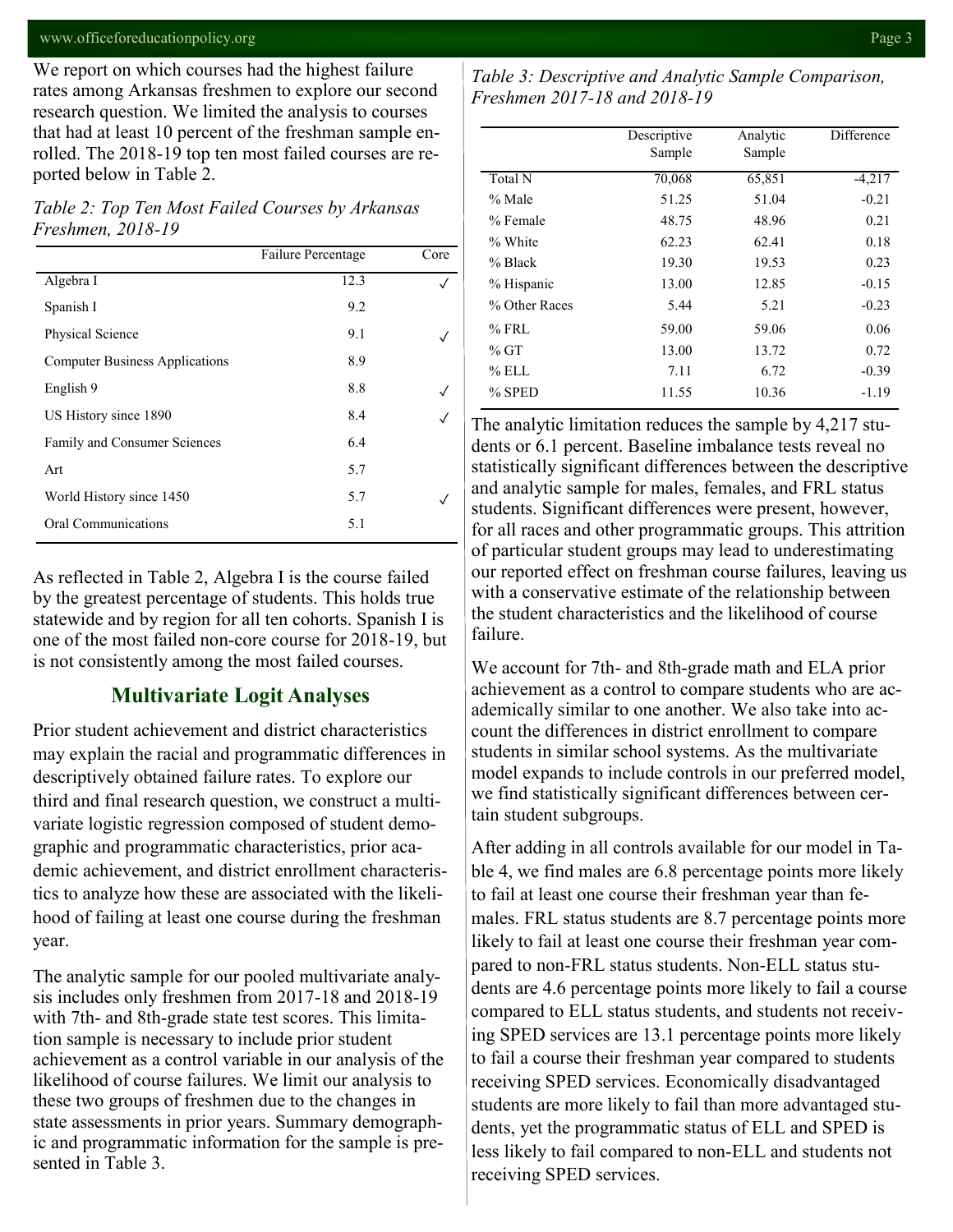#### *Table 4: Estimated Predictors of Having Failed at Least One Course*

| <b>VARIABLES</b>                      | haveFailed |  |  |  |
|---------------------------------------|------------|--|--|--|
| Female                                | $-6.8***$  |  |  |  |
|                                       | (0.003)    |  |  |  |
| Black compared to White               | $-1.5***$  |  |  |  |
|                                       | (0.005)    |  |  |  |
| <b>FRL</b>                            | $8.7***$   |  |  |  |
|                                       | (0.003)    |  |  |  |
| <b>GT</b>                             | $-3.4***$  |  |  |  |
|                                       | (0.005)    |  |  |  |
| <b>ELL</b>                            | $-4.6***$  |  |  |  |
|                                       | (0.005)    |  |  |  |
| <b>SPED</b>                           | $-13.1***$ |  |  |  |
|                                       | (0.002)    |  |  |  |
| White*FRL compared to White*Non-FRL   | $11.2***$  |  |  |  |
|                                       | (0.004)    |  |  |  |
| Black*FRL compared to Black*Non-FRL   | $5.5***$   |  |  |  |
|                                       | (0.007)    |  |  |  |
| Black*FRL compared to White*FRL       | $-4.5***$  |  |  |  |
|                                       | (0.006)    |  |  |  |
| Hispanic*FRL compared to White*FRL    | $-4.7***$  |  |  |  |
|                                       | (0.007)    |  |  |  |
| Observations                          | 65,851     |  |  |  |
| R-squared                             | 0.2211     |  |  |  |
| Robust standard errors in parentheses |            |  |  |  |
| ***p<0.01, **p<0.05, *p<0.1           |            |  |  |  |

We also report on the interaction between race/ethnicity and FRL status. White FRL status students are 11.2 percentage points more likely to fail at least one course their freshman year compared to White non-FRL status students. Additionally, Black FRL status students are 5.5 percentage points more likely to fail at least one course their freshman year compared to Black non-FRL status students. Lastly, White FRL status students are 4.5 percentage points more likely to fail at least one course their freshman year compared to Black FRL status students.

This model accounts for 22% of the variance of course failures for freshmen across Arkansas. Though our model is not causal, we still report statistically significant differences between student groups and course failures. Due to Algebra I being the most commonly failed course in Arkansas, we use this same model for the probability of failing Algebra I. We don't find many practical differences between failures of student groups other than students not receiving SPED services are almost 5 percentage points more likely to fail Algebra I compared to students receiving SPED services.

#### **Discussion**

Our study examined which student demographic and programmatic characteristics were associated with a higher

likelihood of failing a course during freshman year. We find large disparities between FRL status students and non-FRL status students and even greater disparities between White FRL status students and White non-FRL status students. FRL status students are on average 8.7 percentage points more likely to fail a course their freshman year than non-FRL status students, while White FRL status students are 11.2 percentage points more likely to fail a course their freshman year than White non -FRL status students.

The four programs we reported in the analysis are FRL, GT, ELL, and Special Education. Students participating in GT, ELL, and SPED demonstrate a decreased likelihood of failing a course freshman. More specifically, students not receiving SPED services are associated with a 13.1 percentage point more likelihood of course failure their freshman year than students receiving SPED services. Receiving special education services is associated with a decreased likelihood of failing, while the designation of an FRL status is associated with an increased probability of failing.

#### **Policy Implications**

Freshman course failures can lead to decreased likelihoods of graduating high school and enrolling in college (Easton et al., 2017; Morris et al., 2021). Programs that have been proven effective for reducing freshmen failures include professional learning communities (PLCs), reviewing student data that focuses on the most at-risk students (lower grades and higher absences), arranging Freshman Success meetings, and forming intentional relationships with lower GPA students (Allensworth et al., 2020; Park & Denson, 2013). For example, Chicago Public Schools' successful Freshman OnTrack program has been alerting teachers and administrators of students close to falling behind academically for high school graduation (Allensworth et al., 2018). Arkansas should consider developing a state-wide early warning indicator system.

Arkansas district leaders can enact a "no-zero" policy to prevent scores of zero from bottoming out students' course grades (Allensworth et al., 2018). Joe Feldman (2019) suggests educators to implement a minimum grading policy, where all grades should have the same weight and be scaled from 50 to 100. Feldman urges teachers and leaders to consider this policy as the current grading scale disproportionately harms students of color, low-income students, and English Language Learners.